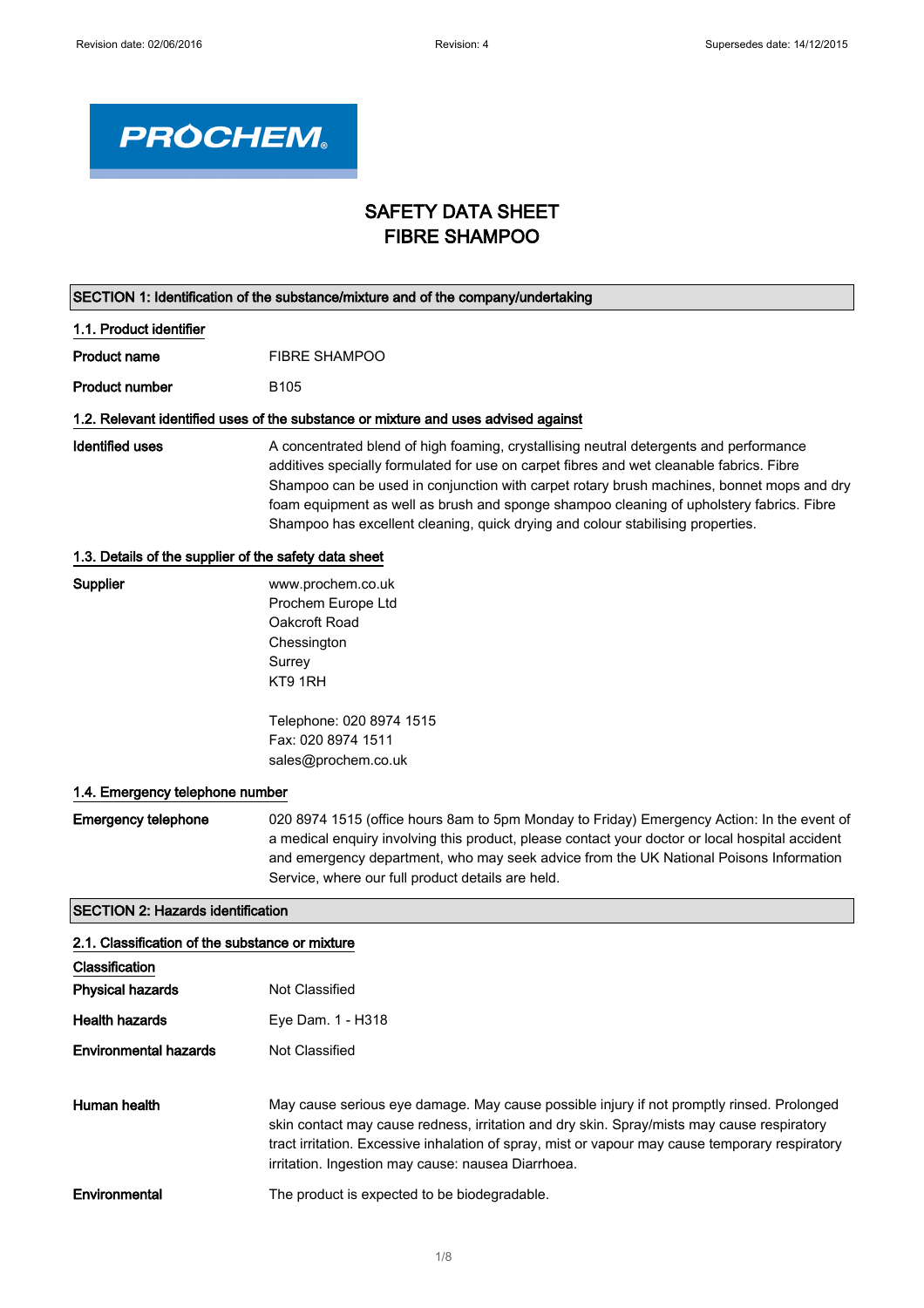## 2.2. Label elements

| Pictogram |
|-----------|
|           |
|           |

| Signal word                     | Danger                                                                                                                                                                                                                                                                                                                                                                                         |
|---------------------------------|------------------------------------------------------------------------------------------------------------------------------------------------------------------------------------------------------------------------------------------------------------------------------------------------------------------------------------------------------------------------------------------------|
| <b>Hazard statements</b>        | H318 Causes serious eye damage.<br>EUH208 Contains Mixture of 5-chloro-2-methyl-4-isothiazolin-3-one and 2-methyl-4-<br>isothiazolin-3-one. May produce an allergic reaction.                                                                                                                                                                                                                  |
| <b>Precautionary statements</b> | P <sub>102</sub> Keep out of reach of children.<br>P262 Do not get in eyes, on skin, or on clothing.<br>P280 Wear protective gloves/protective clothing/eye protection/face protection.<br>P305+P351+P338 IF IN EYES: Rinse cautiously with water for several minutes. Remove<br>contact lenses, if present and easy to do. Continue rinsing.<br>P310 Immediately call a POISON CENTER/doctor. |
| Contains                        | Sulfuric acid, mono-C12-14 (even numbered) alkyl esters, ammonium salts, Sulfuric acid,<br>C12-14-alkyl (even numbered) esters, sodium salts                                                                                                                                                                                                                                                   |
| Detergent labelling             | 5 - < 15% anionic surfactants, < 5% perfumes, Contains DMDM Hydantoin, d-Limonene,<br>lodopropynyl butylcarbamate, Mixture of 5-Chloro-2-methyl-isothiazol-3(2H)-one and 2-<br>Methylisothiazol-3(2H)-one (3:1), Methylisothiazolinone, Benzisothiazolinone,<br>Methylchloroisothiazolinone                                                                                                    |

### 2.3. Other hazards

See section 8 for details of exposure limits.

### SECTION 3: Composition/information on ingredients

### 3.2. Mixtures

| Sulfuric acid, mono-C12-14 (even numbered) alkyl esters,<br>ammonium salts                                                            |                      | < 5% |
|---------------------------------------------------------------------------------------------------------------------------------------|----------------------|------|
| CAS number: -                                                                                                                         | EC number: 931-558-1 |      |
| Classification<br>Met. Corr. 1 - H290<br>Acute Tox. 4 - H302<br>Skin Irrit. 2 - H315<br>Eye Dam. 1 - H318<br>Aquatic Chronic 3 - H412 |                      |      |
| Sulfuric acid, C12-14-alkyl (even numbered) esters, sodium<br>salts                                                                   |                      | < 5% |
| CAS number: 85586-07-8                                                                                                                | EC number: 287-809-4 |      |
| Classification<br>Skin Irrit. 2 - H315<br>Eye Dam. 1 - H318<br>Acute Tox. 4 - H302                                                    |                      |      |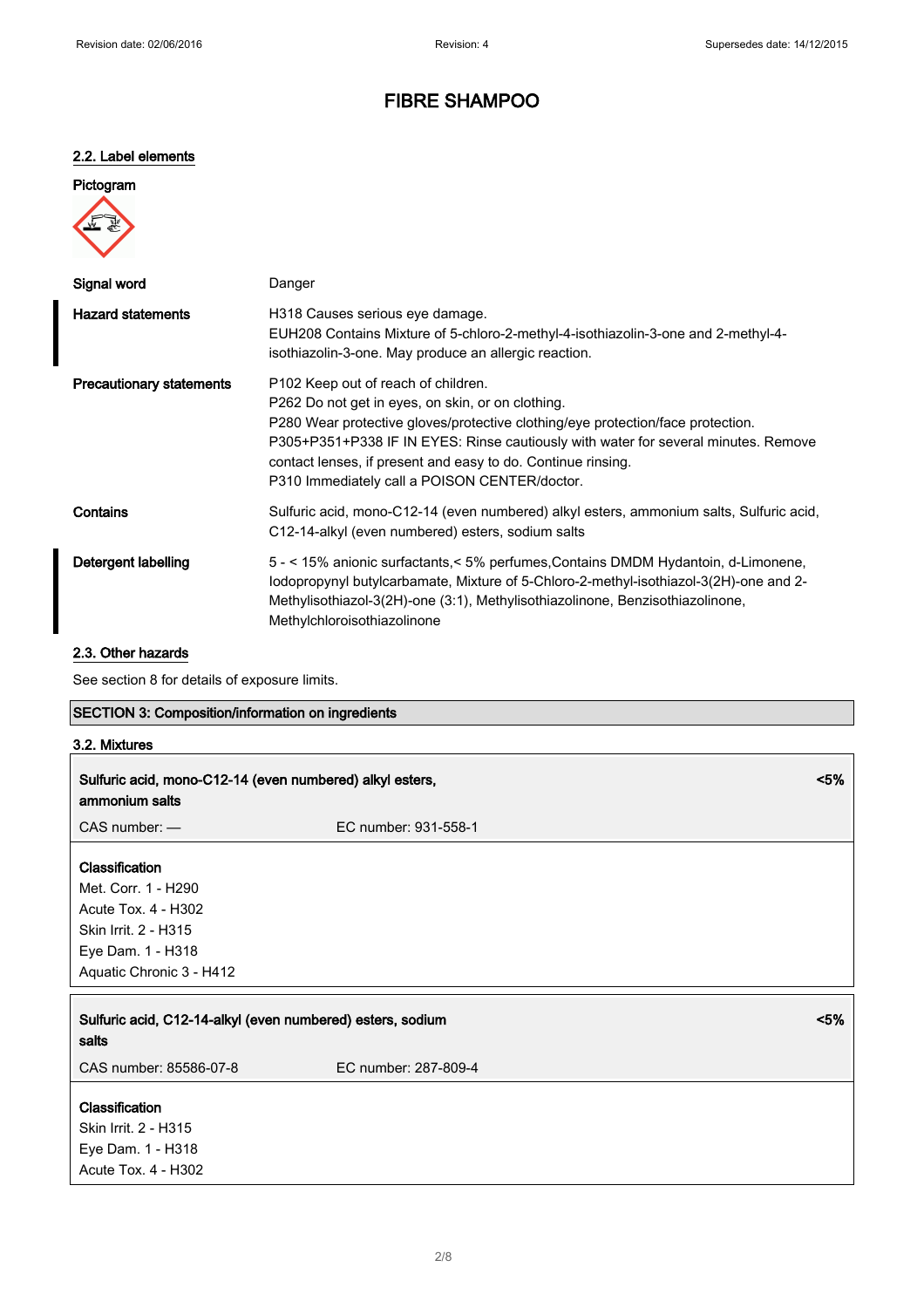### (2-Methoxymethylethoxy)propanol 1-5%

CAS number: 34590-94-8 EC number: 252-104-2 REACH registration number: 01- 2119450011-60-XXXX

Substance with a Community workplace exposure limit.

### Classification

Not Classified

The Full Text for all R-Phrases and Hazard Statements are Displayed in Section 16.

#### SECTION 4: First aid measures

| 4.1. Description of first aid measures                     |                                                                                                                                                                                        |  |  |
|------------------------------------------------------------|----------------------------------------------------------------------------------------------------------------------------------------------------------------------------------------|--|--|
| Inhalation                                                 | Move affected person to fresh air at once. Get medical attention if any discomfort continues.                                                                                          |  |  |
| Ingestion                                                  | Rinse mouth thoroughly with water. Give plenty of water to drink. Never give anything by<br>mouth to an unconscious person. Get medical attention immediately. Do not induce vomiting. |  |  |
| <b>Skin contact</b>                                        | Rinse immediately with plenty of water. Get medical attention if irritation persists after<br>washing.                                                                                 |  |  |
| Eye contact                                                | Rinse immediately with plenty of water. Remove any contact lenses and open eyelids wide<br>apart. Continue to rinse for at least 15 minutes. Get medical attention immediately.        |  |  |
|                                                            | 4.2. Most important symptoms and effects, both acute and delayed                                                                                                                       |  |  |
| Ingestion                                                  | May cause discomfort if swallowed. Nausea, vomiting. Central nervous system depression.                                                                                                |  |  |
| Eye contact                                                | May cause severe eye irritation. May cause permanent damage if eye is not immediately<br>irrigated.                                                                                    |  |  |
|                                                            | 4.3. Indication of any immediate medical attention and special treatment needed                                                                                                        |  |  |
| Notes for the doctor                                       | If liquid has entered the eyes, proceed as follows. Rinse immediately with plenty of water.                                                                                            |  |  |
| <b>Specific treatments</b>                                 | Treat symptomatically. In the event of contact with eyes or ingestion seek immediate medical<br>help.                                                                                  |  |  |
| <b>SECTION 5: Firefighting measures</b>                    |                                                                                                                                                                                        |  |  |
| 5.1. Extinguishing media                                   |                                                                                                                                                                                        |  |  |
| Suitable extinguishing media                               | The product is not flammable. Extinguish with the following media: Water spray, dry powder or<br>carbon dioxide.                                                                       |  |  |
| 5.2. Special hazards arising from the substance or mixture |                                                                                                                                                                                        |  |  |
| Specific hazards                                           | No unusual fire or explosion hazards noted.                                                                                                                                            |  |  |
| <b>Hazardous combustion</b><br>products                    | Thermal decomposition or combustion products may include the following substances: Oxides<br>of carbon. Sulphur dioxide. Sulphuric acid (H2SO4).                                       |  |  |
| 5.3. Advice for firefighters                               |                                                                                                                                                                                        |  |  |
| Special protective equipment<br>for firefighters           | No specific recommendations.                                                                                                                                                           |  |  |
| <b>SECTION 6: Accidental release measures</b>              |                                                                                                                                                                                        |  |  |

#### 6.1. Personal precautions, protective equipment and emergency procedures

Personal precautions Wear protective clothing as described in Section 8 of this safety data sheet.

#### 6.2. Environmental precautions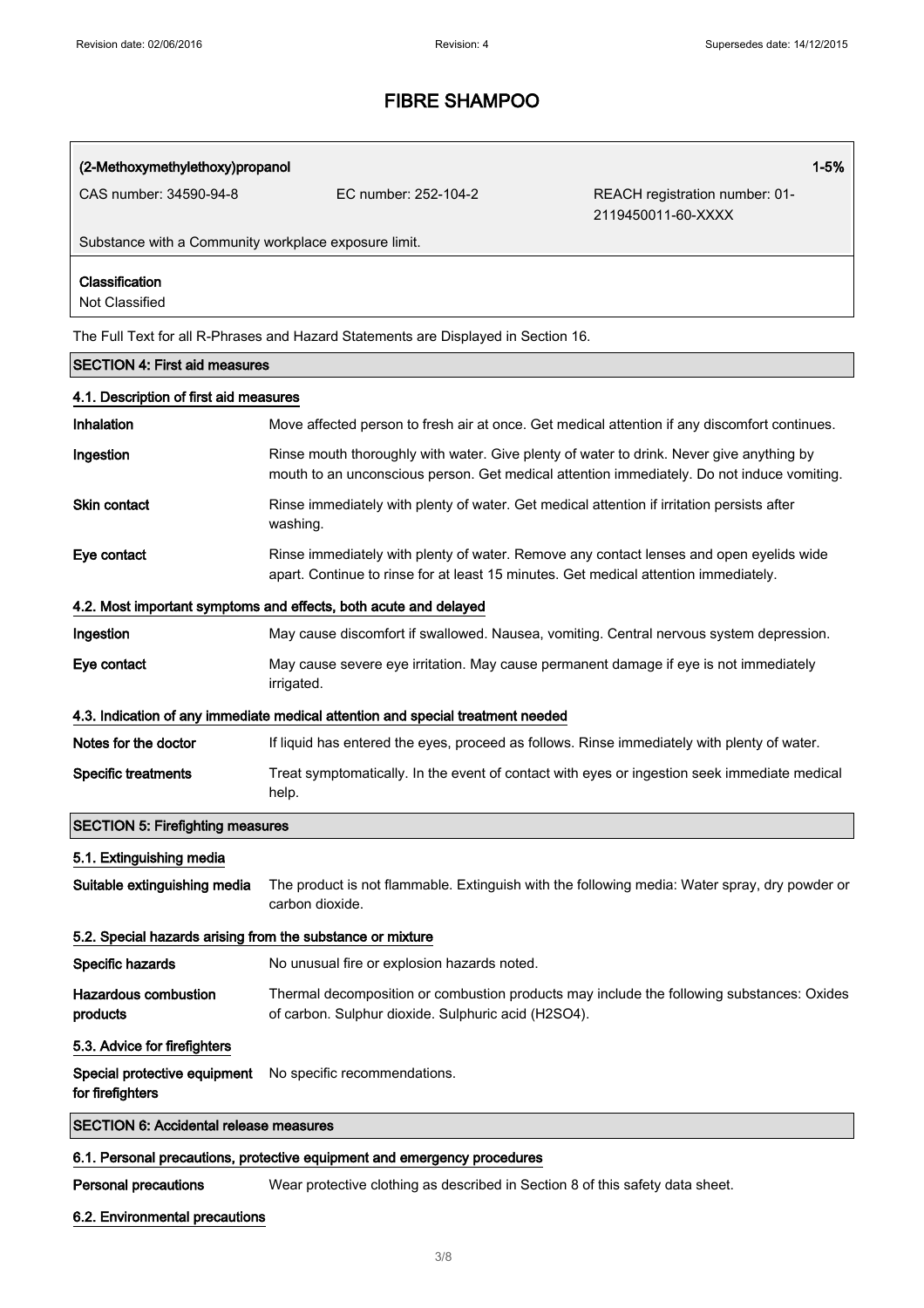Environmental precautions Do not discharge into drains or watercourses or onto the ground.

#### 6.3. Methods and material for containment and cleaning up

Methods for cleaning up Absorb spillage with non-combustible, absorbent material. Collect and place in suitable waste disposal containers and seal securely. Dispose of waste to licensed waste disposal site in accordance with the requirements of the local Waste Disposal Authority.

#### 6.4. Reference to other sections

| Reference to other sections |  | For personal protection, see Section 8. For waste disposal, see Section 13. |  |
|-----------------------------|--|-----------------------------------------------------------------------------|--|
|-----------------------------|--|-----------------------------------------------------------------------------|--|

## SECTION 7: Handling and storage

#### 7.1. Precautions for safe handling

Usage precautions Wear protective clothing as described in Section 8 of this safety data sheet. Wash hands thoroughly after handling. Wash contaminated clothing before reuse. Do not eat, drink or smoke when using this product.

#### 7.2. Conditions for safe storage, including any incompatibilities

Storage precautions Store in closed original container at temperatures between 5°C and 30°C. Keep out of the reach of children.

#### 7.3. Specific end use(s)

Specific end use(s) The identified uses for this product are detailed in Section 1.2.

#### SECTION 8: Exposure Controls/personal protection

#### 8.1. Control parameters

#### Occupational exposure limits

#### (2-Methoxymethylethoxy)propanol

Long-term exposure limit (8-hour TWA): WEL 50 ppm 308 mg/m<sup>3</sup> Sk

WEL = Workplace Exposure Limit Sk = Can be absorbed through the skin.

#### 8.2. Exposure controls

#### Protective equipment



| Appropriate engineering<br>controls | Provide adequate ventilation.                                                                                                                                                                                                 |
|-------------------------------------|-------------------------------------------------------------------------------------------------------------------------------------------------------------------------------------------------------------------------------|
| Eye/face protection                 | Side shield safety glasses are recommended when handling concentrate or during spray<br>application.                                                                                                                          |
| Hand protection                     | It is recommended that gloves are made of the following material: Nitrile rubber. Protective<br>gloves should be inspected for wear before use and replaced regularly in accordance with the<br>manufacturers specifications. |
| Hygiene measures                    | Wash hands thoroughly after handling. Wash contaminated clothing before reuse. Do not eat,<br>drink or smoke when using this product.                                                                                         |
| <b>Respiratory protection</b>       | For situations where recommended exposure limits may be exceeded or where there is a risk<br>of inhalation of fine spray mists, a suitable respirator face mask is recommended.                                               |

#### SECTION 9: Physical and Chemical Properties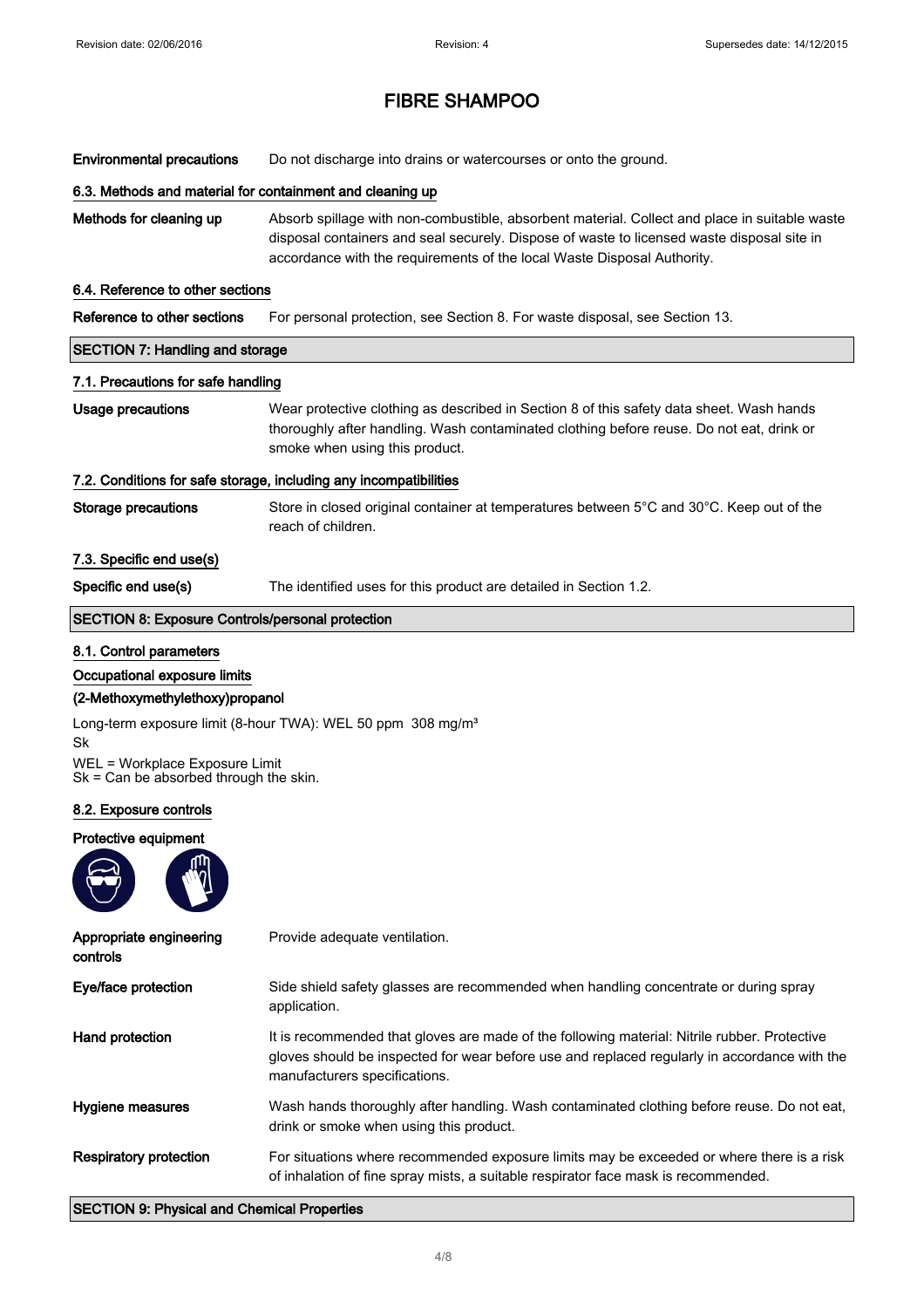| 9. 1. mnomaalon on basic priysical and chemical properties |                                                                                                                        |
|------------------------------------------------------------|------------------------------------------------------------------------------------------------------------------------|
| Appearance                                                 | Clear liquid.                                                                                                          |
| Colour                                                     | Colourless.                                                                                                            |
| Odour                                                      | Lemon. Lime.                                                                                                           |
| <b>Odour threshold</b>                                     | Not determined.                                                                                                        |
| pH                                                         | pH (concentrated solution): 5.5 pH (diluted solution): 7 @ 4%                                                          |
| <b>Melting point</b>                                       | Not determined.                                                                                                        |
| Initial boiling point and range                            | $100^{\circ}$ C                                                                                                        |
| Flash point                                                | None.                                                                                                                  |
| <b>Evaporation rate</b>                                    | Not determined.                                                                                                        |
| Upper/lower flammability or<br>explosive limits            | Not applicable.                                                                                                        |
| Vapour pressure                                            | Not determined.                                                                                                        |
| Vapour density                                             | Not determined.                                                                                                        |
| <b>Relative density</b>                                    | 1.0                                                                                                                    |
| Solubility(ies)                                            | Soluble in water.                                                                                                      |
| <b>Partition coefficient</b>                               | Not determined.                                                                                                        |
| Auto-ignition temperature                                  | Not determined.                                                                                                        |
| <b>Viscosity</b>                                           | Not determined.                                                                                                        |
| <b>Explosive properties</b>                                | Not applicable.                                                                                                        |
| <b>Oxidising properties</b>                                | Not applicable.                                                                                                        |
| 9.2. Other information                                     |                                                                                                                        |
| Other information                                          | None.                                                                                                                  |
| <b>SECTION 10: Stability and reactivity</b>                |                                                                                                                        |
| 10.1. Reactivity                                           |                                                                                                                        |
| Reactivity                                                 | There are no known reactivity hazards associated with this product.                                                    |
| 10.2. Chemical stability                                   |                                                                                                                        |
| <b>Stability</b>                                           | Stable at normal ambient temperatures and when used as recommended.                                                    |
| 10.3. Possibility of hazardous reactions                   |                                                                                                                        |
| Possibility of hazardous<br>reactions                      | Not determined.                                                                                                        |
| 10.4. Conditions to avoid                                  |                                                                                                                        |
| <b>Conditions to avoid</b>                                 | Protect from freezing and direct sunlight. Store in closed original container at temperatures<br>between 5°C and 30°C. |
| 10.5. Incompatible materials                               |                                                                                                                        |
| Materials to avoid                                         | Strong oxidising agents. Strong acids.                                                                                 |
| 10.6. Hazardous decomposition products                     |                                                                                                                        |

## 9.1. Information on basic physical and chemical properties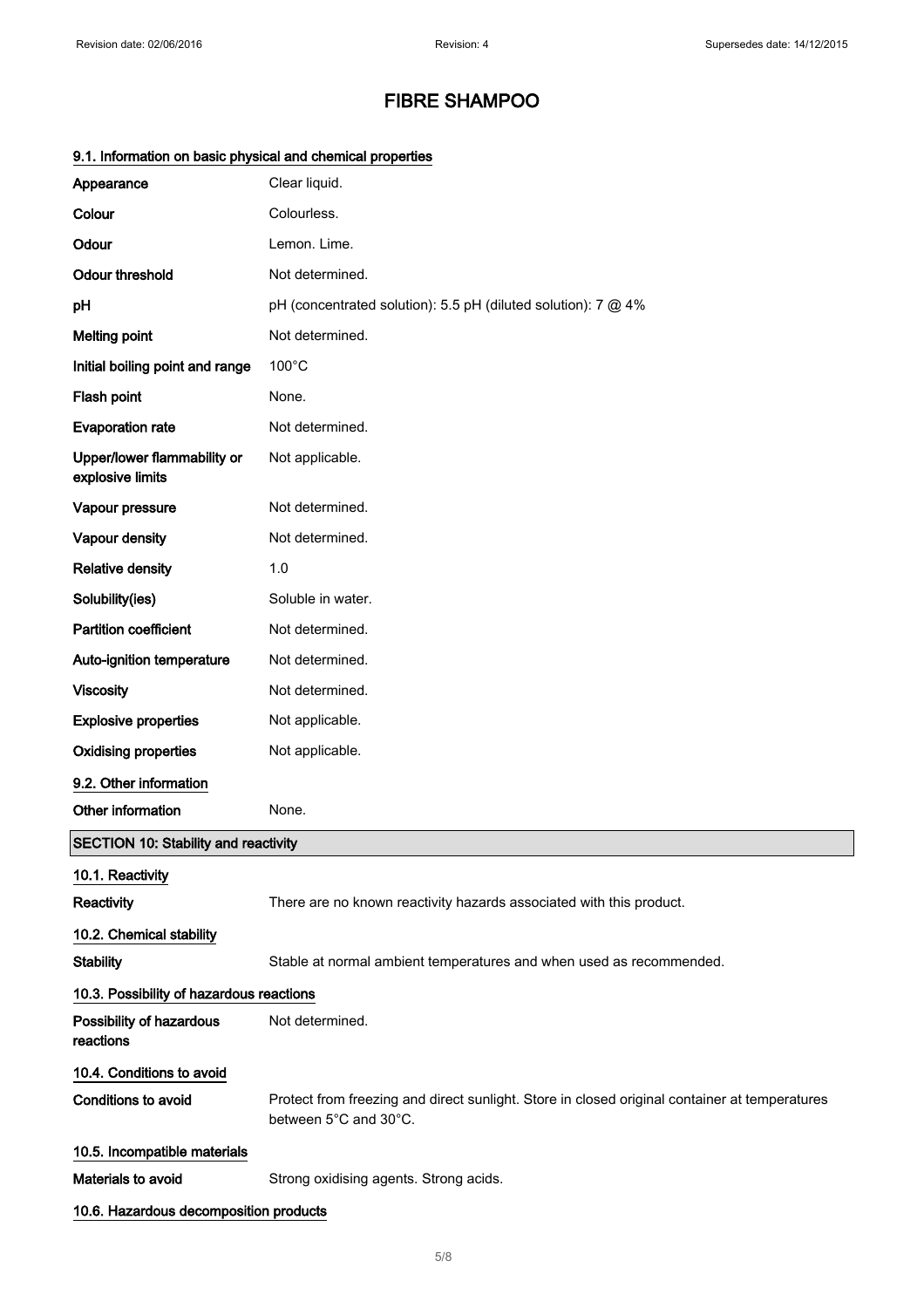| Hazardous decomposition<br>products                            | Thermal decomposition or combustion products may include the following substances: Oxides<br>of carbon. Sulphur dioxide. Sulphuric acid (H2SO4).                                                      |  |  |  |
|----------------------------------------------------------------|-------------------------------------------------------------------------------------------------------------------------------------------------------------------------------------------------------|--|--|--|
|                                                                | <b>SECTION 11: Toxicological information</b>                                                                                                                                                          |  |  |  |
| 11.1. Information on toxicological effects                     |                                                                                                                                                                                                       |  |  |  |
| <b>Toxicological effects</b>                                   | Ingestion may cause: systemic effects Central nervous system depression. Nausea, vomiting.<br>Diarrhoea. Excessive inhalation of spray, mist or vapour may cause temporary respiratory<br>irritation. |  |  |  |
| Acute toxicity - oral<br>ATE oral (mg/kg)                      | 10,859.73                                                                                                                                                                                             |  |  |  |
| Skin corrosion/irritation<br>Skin corrosion/irritation         | Prolonged or repeated exposure may cause the following adverse effects:, skin irritation and<br>dermatitis.                                                                                           |  |  |  |
| Serious eye damage/irritation<br>Serious eye damage/irritation | May cause serious eye damage. May cause permanent damage if eye is not immediately<br>irrigated.                                                                                                      |  |  |  |
| <b>Skin sensitisation</b><br><b>Skin sensitisation</b>         | Contains Limonene Mixture of 5-chloro-2-methyl-4-isothiazolin-3-one and 2-methyl-4-<br>isothiazolin-3-one                                                                                             |  |  |  |
| Germ cell mutagenicity<br>Genotoxicity - in vivo               | No effects expected based upon current data.                                                                                                                                                          |  |  |  |
| Carcinogenicity<br>Carcinogenicity                             | No effects expected based upon current data.                                                                                                                                                          |  |  |  |
| Reproductive toxicity                                          | Reproductive toxicity - fertility No effects expected based upon current data.                                                                                                                        |  |  |  |
| Toxicological information on ingredients.                      |                                                                                                                                                                                                       |  |  |  |
|                                                                | Sulfuric acid, mono-C12-14 (even numbered) alkyl esters, ammonium salts                                                                                                                               |  |  |  |
| Acute toxicity - oral                                          |                                                                                                                                                                                                       |  |  |  |
| Acute toxicity oral (LD <sub>50</sub><br>mg/kg)                | 1,800.0                                                                                                                                                                                               |  |  |  |
| <b>Species</b>                                                 | Rat                                                                                                                                                                                                   |  |  |  |
| ATE oral (mg/kg)                                               | 1,800.0                                                                                                                                                                                               |  |  |  |
|                                                                | Sulfuric acid, C12-14-alkyl (even numbered) esters, sodium salts                                                                                                                                      |  |  |  |
| Acute toxicity - oral                                          |                                                                                                                                                                                                       |  |  |  |
| Acute toxicity oral (LD <sub>50</sub><br>mg/kg)                | 1,800.0                                                                                                                                                                                               |  |  |  |
| <b>Species</b>                                                 | Rat                                                                                                                                                                                                   |  |  |  |
| <b>SECTION 12: Ecological Information</b>                      |                                                                                                                                                                                                       |  |  |  |

## 12.1. Toxicity Ecological information on ingredients.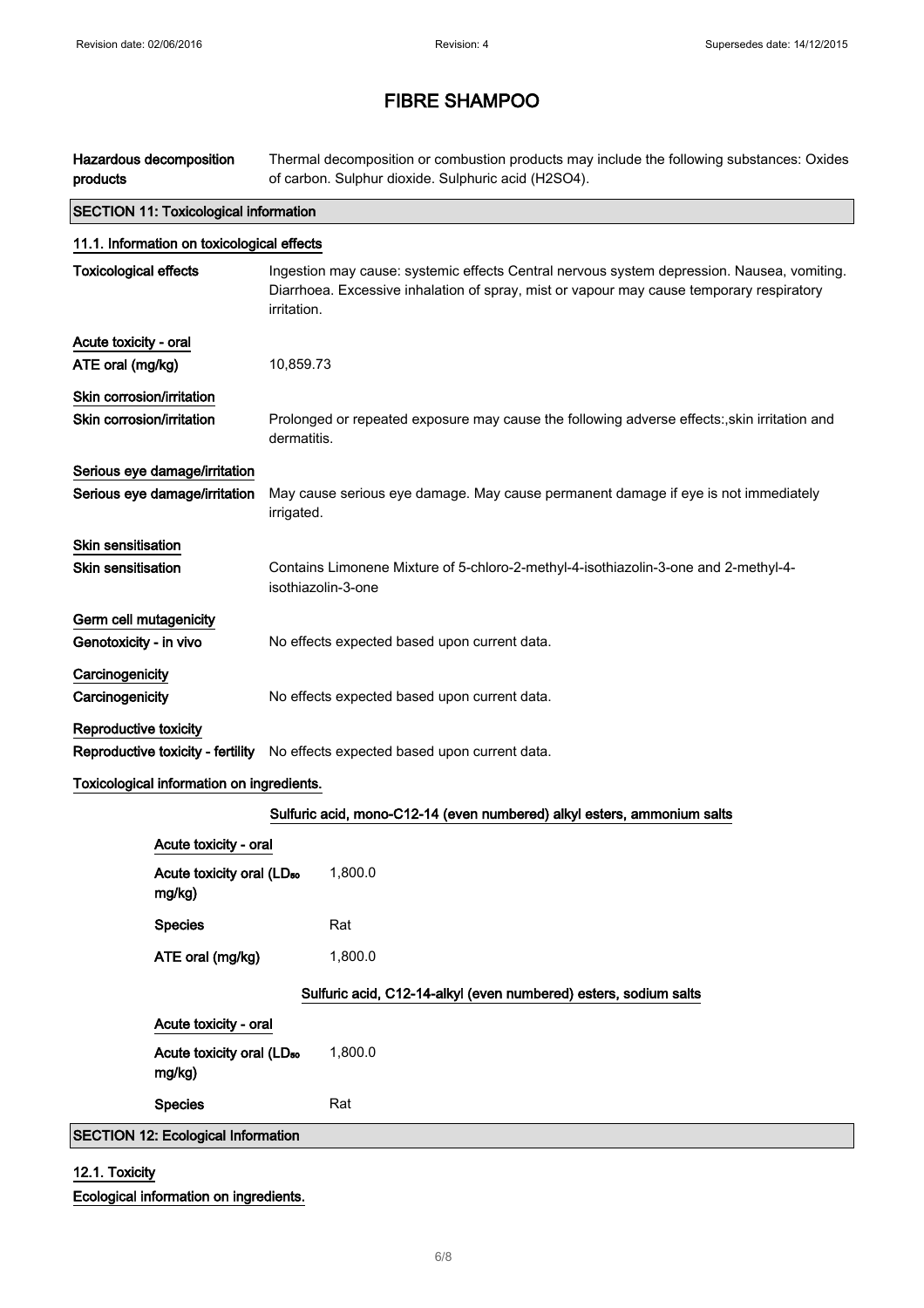## Sulfuric acid, C12-14-alkyl (even numbered) esters, sodium salts

|                                          | Acute toxicity - fish                      |                                                                                                                                                                                                                                           | $LC50, :3.6$ mg/l,                                                                                                                                                                                                                                                                                                                                                                                                      |
|------------------------------------------|--------------------------------------------|-------------------------------------------------------------------------------------------------------------------------------------------------------------------------------------------------------------------------------------------|-------------------------------------------------------------------------------------------------------------------------------------------------------------------------------------------------------------------------------------------------------------------------------------------------------------------------------------------------------------------------------------------------------------------------|
|                                          | Acute toxicity - aquatic                   |                                                                                                                                                                                                                                           | EC <sub>50</sub> , : 4.7 mg/l,                                                                                                                                                                                                                                                                                                                                                                                          |
|                                          | invertebrates                              |                                                                                                                                                                                                                                           | NOEC, : 0.508 mg/l,                                                                                                                                                                                                                                                                                                                                                                                                     |
|                                          | Acute toxicity - aquatic<br>plants         |                                                                                                                                                                                                                                           | IC <sub>50</sub> , 72 hours: >20 mg/l, Algae                                                                                                                                                                                                                                                                                                                                                                            |
|                                          | 12.2. Persistence and degradability        |                                                                                                                                                                                                                                           |                                                                                                                                                                                                                                                                                                                                                                                                                         |
|                                          |                                            |                                                                                                                                                                                                                                           | Persistence and degradability The surfactant(s) contained in this product complies(comply) with the biodegradability criteria<br>as laid down in Regulation (EC) No. 648/2004 on detergents. Data to support this assertion<br>are held at the disposal of the competent authorities of the Member States and will be made<br>available to them at their direct request, or at the request of a detergent manufacturer. |
|                                          | 12.3. Bioaccumulative potential            |                                                                                                                                                                                                                                           |                                                                                                                                                                                                                                                                                                                                                                                                                         |
|                                          | <b>Bioaccumulative potential</b>           | Not known.                                                                                                                                                                                                                                |                                                                                                                                                                                                                                                                                                                                                                                                                         |
| <b>Partition coefficient</b>             |                                            | Not determined.                                                                                                                                                                                                                           |                                                                                                                                                                                                                                                                                                                                                                                                                         |
| 12.4. Mobility in soil                   |                                            |                                                                                                                                                                                                                                           |                                                                                                                                                                                                                                                                                                                                                                                                                         |
| <b>Mobility</b>                          |                                            |                                                                                                                                                                                                                                           | The product is soluble in water.                                                                                                                                                                                                                                                                                                                                                                                        |
|                                          | 12.5. Results of PBT and vPvB assessment   |                                                                                                                                                                                                                                           |                                                                                                                                                                                                                                                                                                                                                                                                                         |
| assessment                               | Results of PBT and vPvB                    |                                                                                                                                                                                                                                           | This product does not contain any substances classified as PBT or vPvB.                                                                                                                                                                                                                                                                                                                                                 |
|                                          | 12.6. Other adverse effects                |                                                                                                                                                                                                                                           |                                                                                                                                                                                                                                                                                                                                                                                                                         |
| Other adverse effects                    |                                            | None known.                                                                                                                                                                                                                               |                                                                                                                                                                                                                                                                                                                                                                                                                         |
|                                          | <b>SECTION 13: Disposal considerations</b> |                                                                                                                                                                                                                                           |                                                                                                                                                                                                                                                                                                                                                                                                                         |
|                                          | 13.1. Waste treatment methods              |                                                                                                                                                                                                                                           |                                                                                                                                                                                                                                                                                                                                                                                                                         |
| Disposal methods                         |                                            | Dispose of waste to licensed waste disposal site in accordance with the requirements of the<br>local Waste Disposal Authority. Empty containers should be rinsed with water then crushed<br>and disposed of at legal waste disposal site. |                                                                                                                                                                                                                                                                                                                                                                                                                         |
| <b>SECTION 14: Transport information</b> |                                            |                                                                                                                                                                                                                                           |                                                                                                                                                                                                                                                                                                                                                                                                                         |
| 14.1. UN number                          |                                            |                                                                                                                                                                                                                                           |                                                                                                                                                                                                                                                                                                                                                                                                                         |
|                                          | Not classified for transportation.         |                                                                                                                                                                                                                                           |                                                                                                                                                                                                                                                                                                                                                                                                                         |
| 14.2. UN proper shipping name            |                                            |                                                                                                                                                                                                                                           |                                                                                                                                                                                                                                                                                                                                                                                                                         |
| None.                                    |                                            |                                                                                                                                                                                                                                           |                                                                                                                                                                                                                                                                                                                                                                                                                         |
|                                          | 14.3. Transport hazard class(es)           |                                                                                                                                                                                                                                           |                                                                                                                                                                                                                                                                                                                                                                                                                         |
| None.                                    |                                            |                                                                                                                                                                                                                                           |                                                                                                                                                                                                                                                                                                                                                                                                                         |
| <b>ADR/RID class</b>                     |                                            |                                                                                                                                                                                                                                           |                                                                                                                                                                                                                                                                                                                                                                                                                         |
| <b>IMDG class</b>                        |                                            |                                                                                                                                                                                                                                           |                                                                                                                                                                                                                                                                                                                                                                                                                         |
| 14.4. Packing group                      |                                            |                                                                                                                                                                                                                                           |                                                                                                                                                                                                                                                                                                                                                                                                                         |
| None.                                    |                                            |                                                                                                                                                                                                                                           |                                                                                                                                                                                                                                                                                                                                                                                                                         |

14.5. Environmental hazards